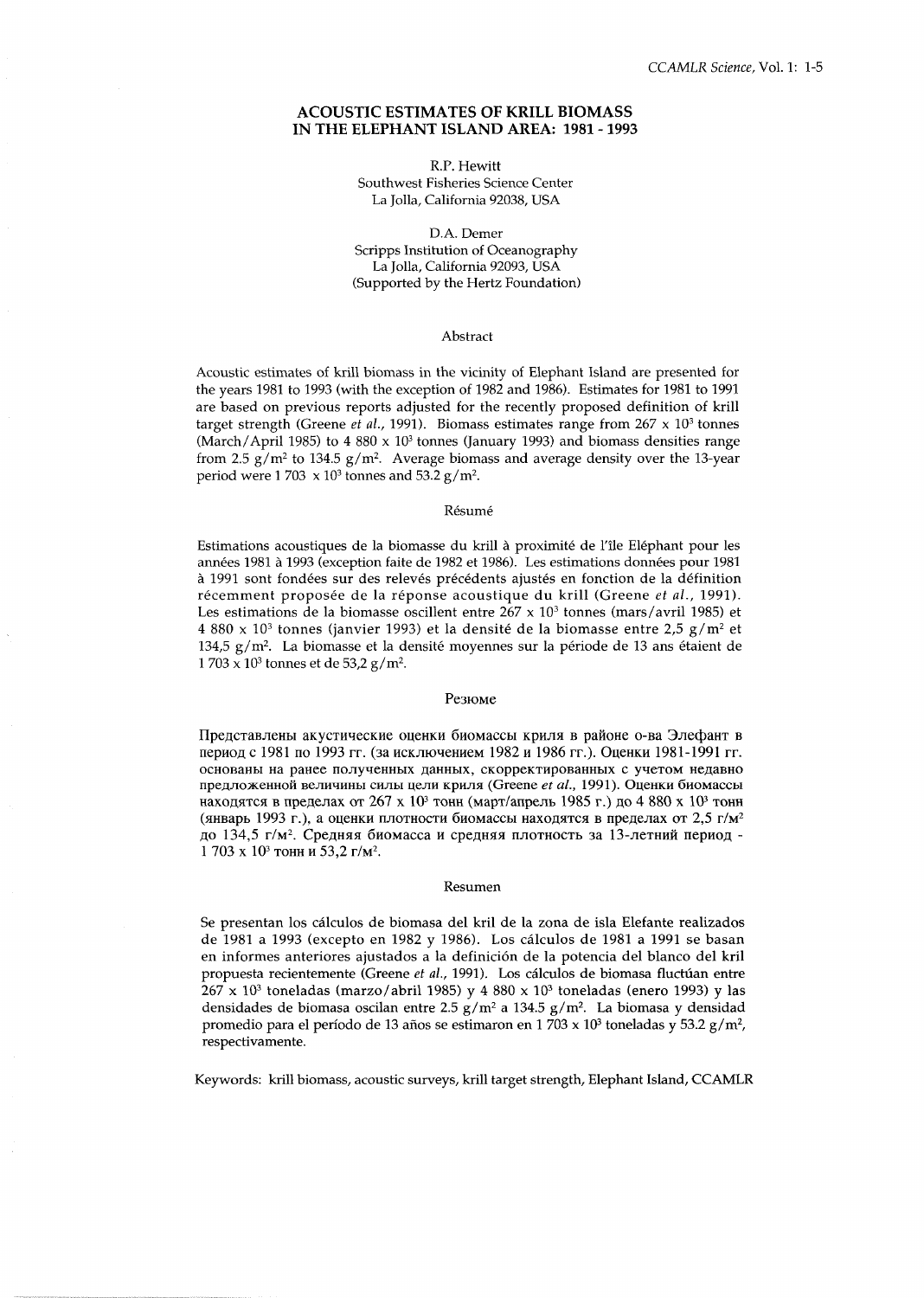## **INTRODUCTION**

At the 1992 meeting of the CCAMLR Working Group on Krill (WG-Krill) a table of historical estimates of krill biomass in the vicinity of Elephant Island was presented as part of a working paper describing acoustic surveys conducted in the area during the austral summer of 1992 (Hewitt and Demer, 1993). The surveys were conducted using acoustic methodology between 1981 and 1992, and covered survey areas ranging from 5 055 n miles<sup>2</sup> to 12 675 n miles<sup>2</sup> centred on Elephant Island.

The Working Group noted that biomass estimates from surveys conducted prior to 1992 did not take into account the recently proposed definition of krill target strength (Foote *et* al., 1990; Everson *et* al., 1990; Greene *et* al., 1991; Hewitt and Demer, 1991; SC-CAMLR, 1991), and suggested that a table of adjusted biomass estimates could be useful. This paper presents such a table, augmented by 1993 survey results, for consideration by the Working Group at its 1993 meeting.

# DATA SOURCES

Macaulay *et* al. (1984) estimated that 2.1 million tonnes of krill were aggregated in a large swarm located over the shelf break north of Elephant island during a survey conducted in March 1981. Additional acoustic surveys conducted by Macaulay in the austral summers of 1981, 1984, 1987,1988 and 1989, when normalised to a survey area of 5 055 n miles<sup>2</sup> centred on Elephant Island, resulted in biomass estimates of 0.8, 0.3, 0.7, 0.5 and 0.9 million tonnes respectively (Macaulay, unpub. ms). Macaulay (pers. comm.) assumed the target strength of 40 to 45 mm krill to be -35.93 dB/kg. Use of the more recent definition of krill target strength (-37.70 dB/kg for 40 to 45 mm krill, Hewitt and Demer, 1993 - Table 2) results in an adjustment factor of 1.503, and adjusted biomass estimates of 1.2, 0.4, 1.0, 0.7 and 1.4 million tonnes.

Klindt (1986) reported biomass estimates of 0.05, 0.4 and 0.02 million tonnes respectively from combined acoustic and net surveys conducted in the Elephant Island area during 1983, 1984 and 1985. Klindt used the BIOMASS (1986) definition of target strength at 120 kHz adjusted to 150 kHz (1983 and 1984 surveys) and 50 kHz (1985 survey), and the length frequency distributions reported by Siegel (1986). Klindt's biomass estimates for the 1983 and 1984 surveys may be adjusted by a factor corresponding to the difference in target strength at 120 kHz using the modal krill lengths for each of the surveys (30 mm and 41 mm). Klindt's biomass estimate for the 1985 survey may be adjusted by a factor corresponding to the difference between the BIOMASS (1986) definition of target strength at 50 kHz and a revised definition at 50 kHz (Trathan *et* al., 1992), evaluated at the modal length of krill collected during the survey (45 mm). The corresponding factors (9.3, 5.8 and 16.7) result in adjusted biomass estimates of 0.5, 2.2 and 0.3 million tonnes.

Four surveys were conducted by Macaulay in the Elephant Island area during January and February 1990 (Amos *et* al., 1990). Estimated krill biomass increased from the first survey through to the fourth survey (0.5, 1.1, 2.1 and 2.4 million tonnes). Two surveys were conducted by Macaulay between mid-January and mid-February 1991 (Macaulay and Mathisen, 1991). Estimated krill biomass increased from 0.7 to 0.8 million tonnes. For the 1990 and 1991 surveys, Macaulay (pers. comm.) again used -35.93 dB/kg to scale his biomass estimates. Application of an adjustment factor of 1.503 results in adjusted biomass estimates of 0.7, 1.7, 3.2 and 3.7 million tonnes for 1990, and 1.0 and 1.2 million tonnes for 1991.

Biomass estimates for 1992 are taken from the two largest of the four surveys described by Hewitt and Demer (1993). Biomass estimates for 1993 are taken from the two largest of six surveys described by Hewitt and Demer (in press). In 1993, estimated biomass densities of krill in the Elephant Island area decreased monotonically from 134  $g/m^2$  to 67  $g/m^2$ over the course of six surveys conducted from mid-January to mid-March 1993 (Hewitt and Demer, unpub. data).

# RESULTS AND DISCUSSION

Data are summarised in Table 1. Biomass estimates range from  $267 \times 10^3$  tonnes (March/April 1985) to 4 880 x 10<sup>3</sup> tonnes (January 1993) and biomass densities range from 8.4  $g/m^2$  to 134.5  $g/m^2$ . Average biomass and average density over the 13-year period was  $1703 \times 10^3$  tonnes and 53.2  $g/m^2$ .

The lowest estimate of average biomass density was derived from the results of a survey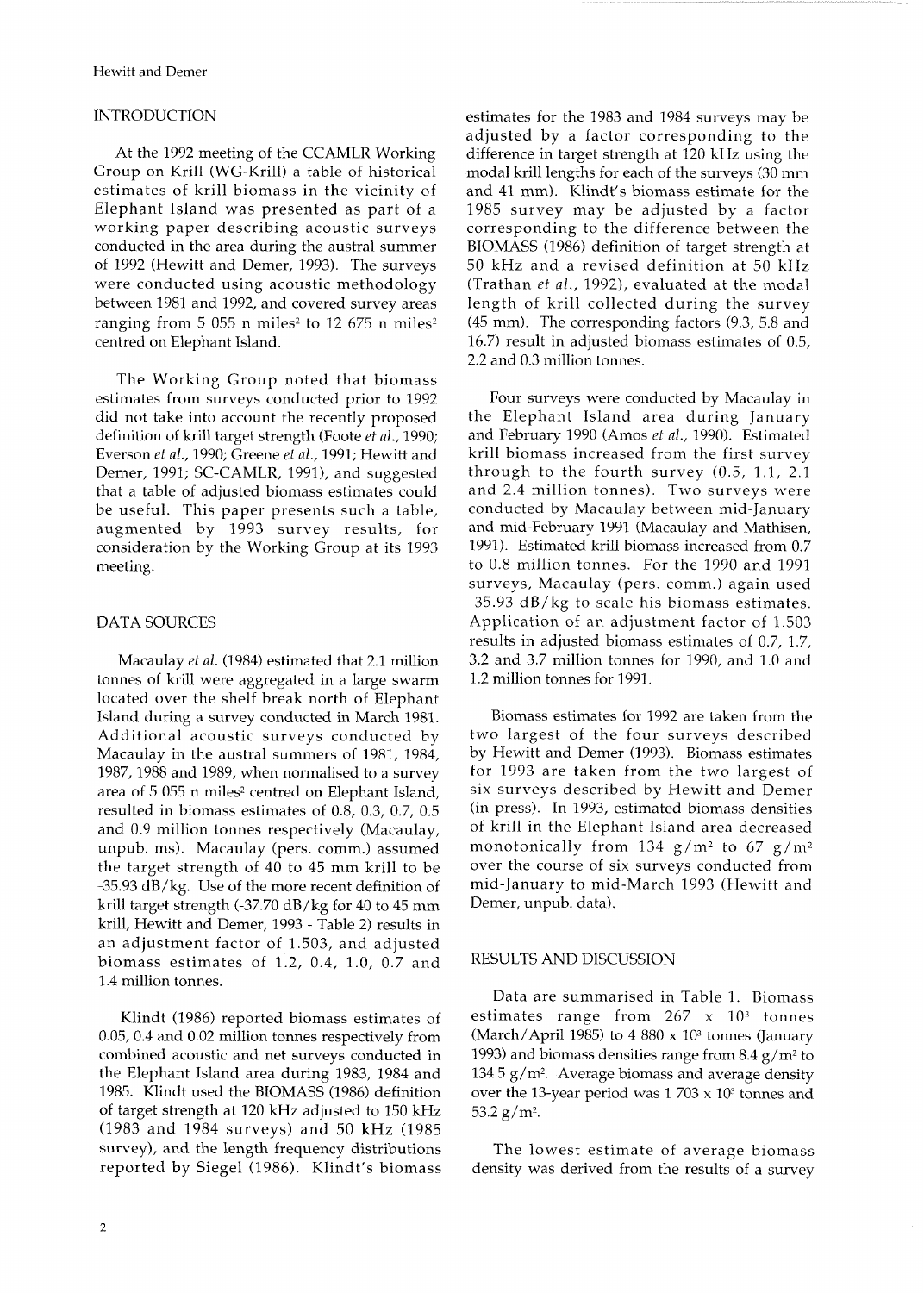| Year                                                                                                                                         | Month                                                                                                                                                                                   | Survey<br>Area<br>$(10^6 \text{ m}^2)$                                                                                                                                                                         | <b>Biomass</b><br>$(103$ tonnes)                                                                                                                     | Adj.<br><b>Biomass</b><br>$(103$ tonnes)                                                                                                                       | Density<br>$(g/m^2)$                                                                                                                         | Reference                                                                                                                                                                                                                                                                                                                                                                                                             |
|----------------------------------------------------------------------------------------------------------------------------------------------|-----------------------------------------------------------------------------------------------------------------------------------------------------------------------------------------|----------------------------------------------------------------------------------------------------------------------------------------------------------------------------------------------------------------|------------------------------------------------------------------------------------------------------------------------------------------------------|----------------------------------------------------------------------------------------------------------------------------------------------------------------|----------------------------------------------------------------------------------------------------------------------------------------------|-----------------------------------------------------------------------------------------------------------------------------------------------------------------------------------------------------------------------------------------------------------------------------------------------------------------------------------------------------------------------------------------------------------------------|
| 1981<br>1983<br>1984<br>1984<br>1985<br>1987<br>1988<br>1989<br>1990<br>1990<br>1990<br>1990<br>1991<br>1991<br>1992<br>1992<br>1993<br>1993 | Mar<br>Nov<br>Mar<br><b>Nov</b><br>Mar<br>lan.<br>lan<br>Feb<br>early Jan<br>late Jan<br>early Feb<br>late Feb<br>late Jan<br>late Feb-early Mar<br>late Jan<br>early Mar<br>Jan<br>Feb | 17 338<br>36 038<br>338<br>17<br>34 663<br>840<br>31<br>338<br>17<br>338<br>17<br>338<br>17<br>902<br>40<br>271<br>36<br>902<br>40<br>902<br>40<br>474<br>43<br>42 960<br>36 271<br>36 271<br>36 271<br>36 271 | 790*<br>52<br>260<br>380<br>16<br>660<br>480<br>$950*$<br>465<br>1 1 3 2<br>2 1 3 3<br>2 4 7 5<br>689<br>822<br>2 2 2 0<br>1 075<br>4 8 8 0<br>3 200 | 1 187<br>482<br>391<br>2 2 0 8<br>268<br>992<br>721<br>1 4 2 8<br>699<br>1 701<br>3 206<br>3 7 2 0<br>1 0 3 6<br>1 235<br>2 2 2 0<br>1 075<br>4 8 8 0<br>3 200 | 68.5<br>13.4<br>22.5<br>63.7<br>8.4<br>57.2<br>41.6<br>82.4<br>17.1<br>46.9<br>78.4<br>90.9<br>23.8<br>28.8<br>61.2<br>29.6<br>134.5<br>88.2 | Macaulay, unpub. ms<br>Klindt, 1986<br>Macaulay, unpub. ms<br>Klindt, 1986<br>Klindt, 1986<br>Macaulay, unpub. ms<br>Macaulay, unpub. ms<br>Macaulay, unpub. ms<br>Amos et al., 1990<br>Amos et al., 1990<br>Amos et al., 1990<br>Amos et al., 1990<br>Macaulay & Mathisen, 1991<br>Macaulay & Mathisen, 1991<br>Hewitt & Demer, 1993<br>Hewitt & Demer, 1993<br>Hewitt & Demer, in press<br>Hewitt & Demer, in press |

Table 1: Acoustic estimates of krill biomass in the Elephant Island area: 1981 to 1993.

\* excluding biomass of observed superswarms

conducted in March 1985 and reported by Klindt (1986). The BIOMASS (1986) definition of krill target strength used by Klindt predicted larger target strengths at 50 kHz than at 120 kHz. Trathan *et al.* (1992) followed the method used by Greene et *al.* (1991) to adjust the new definition of krill target strength at 120 kHz to 50 kHz, and predicted lower target strengths at 50 kHz than at 120 kHz. As a consequence, the biomass adjustment factor was the largest among all of the surveys considered here.

The largest estimate of average biomass density (134.5  $g/m^2$ ) was derived from our January 1993 survey. Large numbers of salps were present throughout the survey area (Loeb and Siegel, 1993) and misinterpretation of backscatter from salps as coming from krill may have caused a positive bias in our 1993 estimates (Demer and Hewitt, submitted). In addition, calibrations conducted with standard spheres indicated that the system was performing less than optimally. Although gains were adjusted to correct for the losses, an impedance mismatch between the transceiver and the transmission lines/transducer pair may have increased the error associated with these estimates.

Figure 1 describes a time series of average krill biomass densities observed from January to March, 1991 to 1993. Results from multiple



Figure 1: Krill biomass density (grams per square metre of sea surface) estimated from surveys conducted from January to March in the vicinity of Elephant Island. Also indicated are estimates of good (+), poor (-) and intermediate (+/-) year class strength of krill from Siegel (1986 and 1989) and Loeb and Siegel (1992,1993).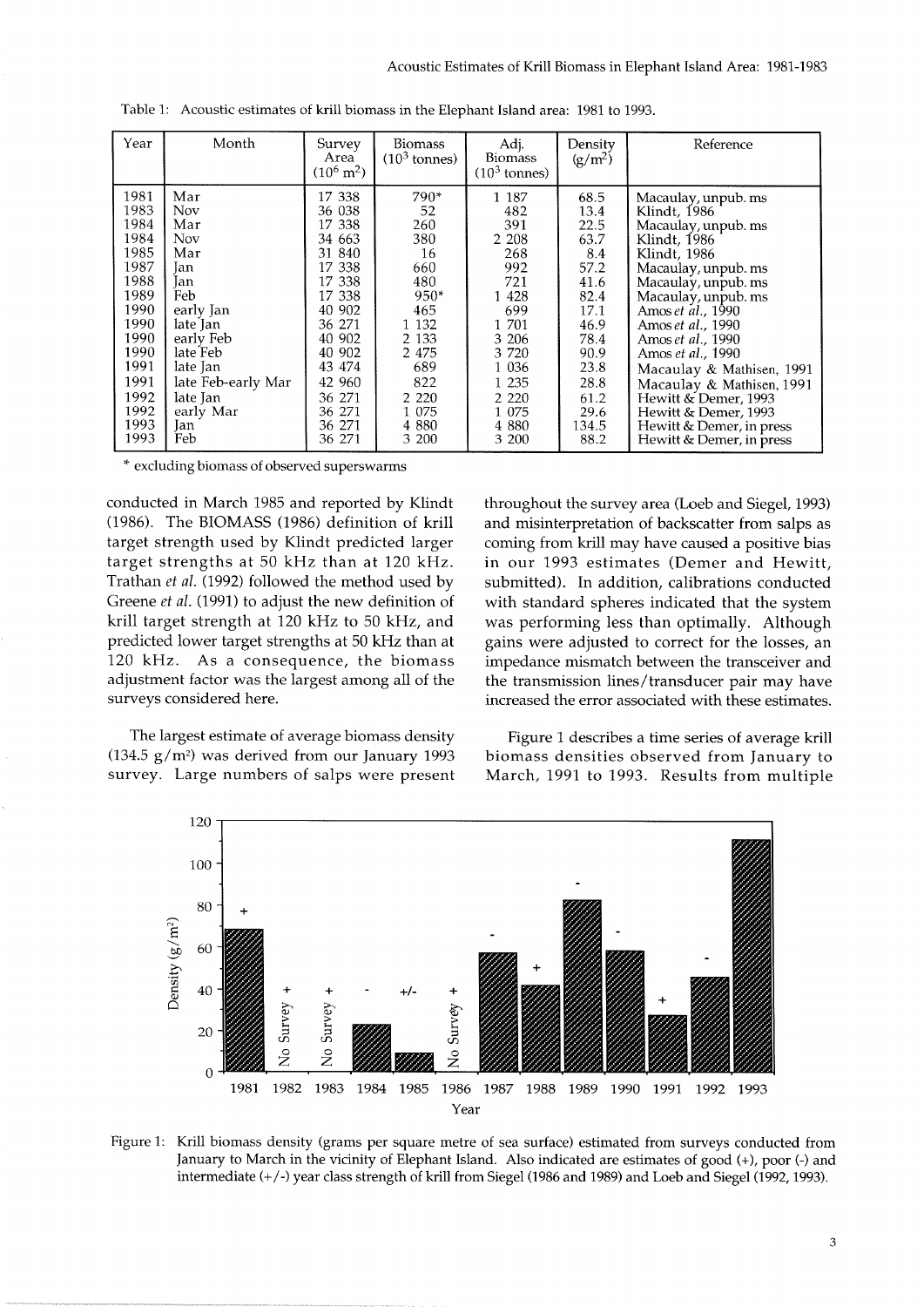surveys conducted during the austral summers from 1990 to 1993 were averaged. Also plotted are estimates of good  $(+)$ , poor  $(-)$  and intermediate  $(+/-)$  year class strength taken from Siegel (1986, 1989) and Loeb and Siegel (1992, 1993). Average krill biomass density from January to March in the vicinity of Elephant Island appears to be variable and may reflect the effects of variations in year class strength. In six out of seven cases the change in density from one year to the next matches the sign of recruitment strength.

## **REFERENCES**

- Amos, A.F., J.L. Bengtson, 0. Holm-Hansen, V.J. Loeb, M.C. Macaulay and J.H. Wormuth. 1990. Surface water masses, primary production, krill distribution and predator foraging .in the vicinity of Elephant Island during the 1989-90 austral summer. Document<br>WG-CEMP-90/11. CCAMLR, Hobart, CCAMLR, Hobart, Australia: 65 pp.
- BIOMASS. 1986. Post-FIBEX Acoustic Workshop, 1984. Acoustic characterisation of Antarctic<br>Frankfurt, Federal Republic of Germany, 1984. Acoustic characterisation of Antarctic
- Demer, D.A. and R.P. Hewitt. (Submitted). In situ target strength measurements of Antarctic zooplankton (Euphausia superba and Salpa thompsoni) at 120 kHz and 200 kHz, corroboration of scattering models, and a statistical technique for delineating species. J. Acoust. Soc. Am.
- Everson, I., J.L. Watkins, D.G. Bone and K.G. Foote. 1990. Implications of a new acoustic target strength for abundance estimates of Antarctic krill. Nature, 345: 338-340.
- Foote, K.G., I. Everson, J.L. Watkins and D.G. Bone. 1990. Target strengths of Antarctic krill (Euphausia superba) at 38 and 120 kHz. *J.* Acoust. Soc. Am., 87: 16-24.
- Greene, C.H., T.K. Stanton, P.H. Wiebe and S. McClatchie. 1991. Acoustic estimates of Antarctic krill. Nature, 349: p. 110.
- Hewitt, R.P. and D.A. Demer. 1991. Krill abundance. Nature, 353: p. 310.
- Hewitt, R.P. and D.A. Demer. 1993. Dispersion and abundance of krill in the vicinity of

Elephant Island in the 1992 austral summer. Mar. Ecol. Prog. Ser., 99: 29-39.

- Hewitt, R.P. and D.A. Demer. (In press). AMLR Program: distribution and abundance of krill in the vicinity of Elephant Island in the 1993 austral summer. US Antarctic Jour.
- Klindt, H. 1986. Acoustic estimates of the distribution and stock size of krill around Elephant Island during SIBEX I and I1 in 1983, 1984 and 1985. Arch. Fisch Wiss., 37: 107-127.
- Loeb, V. and V. Siegel. 1992. Variability of krill stock composition and distribution in the vicinity of Elephant Island during AMLR investigations 1988-92. Document WG-Krill-92/12. CCAMLR, Hobart, Australia: 40 PP.
- Loeb, V. and V. Siegel. 1993. Status of the krill stock around Elephant Island in 1991/92 and 1992/93. CCAMLR Science (this volume).
- Macaulay, M.C., T.S. English and O.A. Mathisen. Frankfurt, Federal Republic of Germany, krill (Euphausia superba) from Elephant Island<br>September 1984. BIOMASS Rep. Ser., 40: and Bransfield Strait. *J. Crust. Biol.*, 4 (Spec. No. 1): 16-44.
	- Macaulay, M.C. and O.A. Mathisen. 1991. AMLR Program: Hydroacoustic observations of krill distribution and biomass near Elephant Island, austral summer 1991. US Antarctic Jour., 26 (5): 203-204.
	- SC-CAMLR. 1991. Report of the Tenth Meeting of the Scientific Committee (SC-CAMLR-X). CCAMLR, Hobart, Australia: 427 pp.
	- Siegel, V. 1986. Structure and composition of the Antarctic krill stock in the Bransfield Strait (Antarctic Peninsula) during the Second International BIOMASS Experiment (SIBEX). Arch. Fisch Wiss., 37: 51-72.
	- Siegel, V. 1989. Winter and spring distribution and status of the krill stock in Antarctic Peninsula waters. Arch. Fisch Wiss., 39: 45-72.
	- Trathan, P.N., D.J. Agnew, D.G.M. Miller, I. Everson, J.L. Watkins, M.R. Thorley, E. Murphy, FIBEX data. In: Selected Scientific Papers, 1992 (SC-CAMLR-SSP/9). CCAMLR, Hobart, Australia: 157-181.